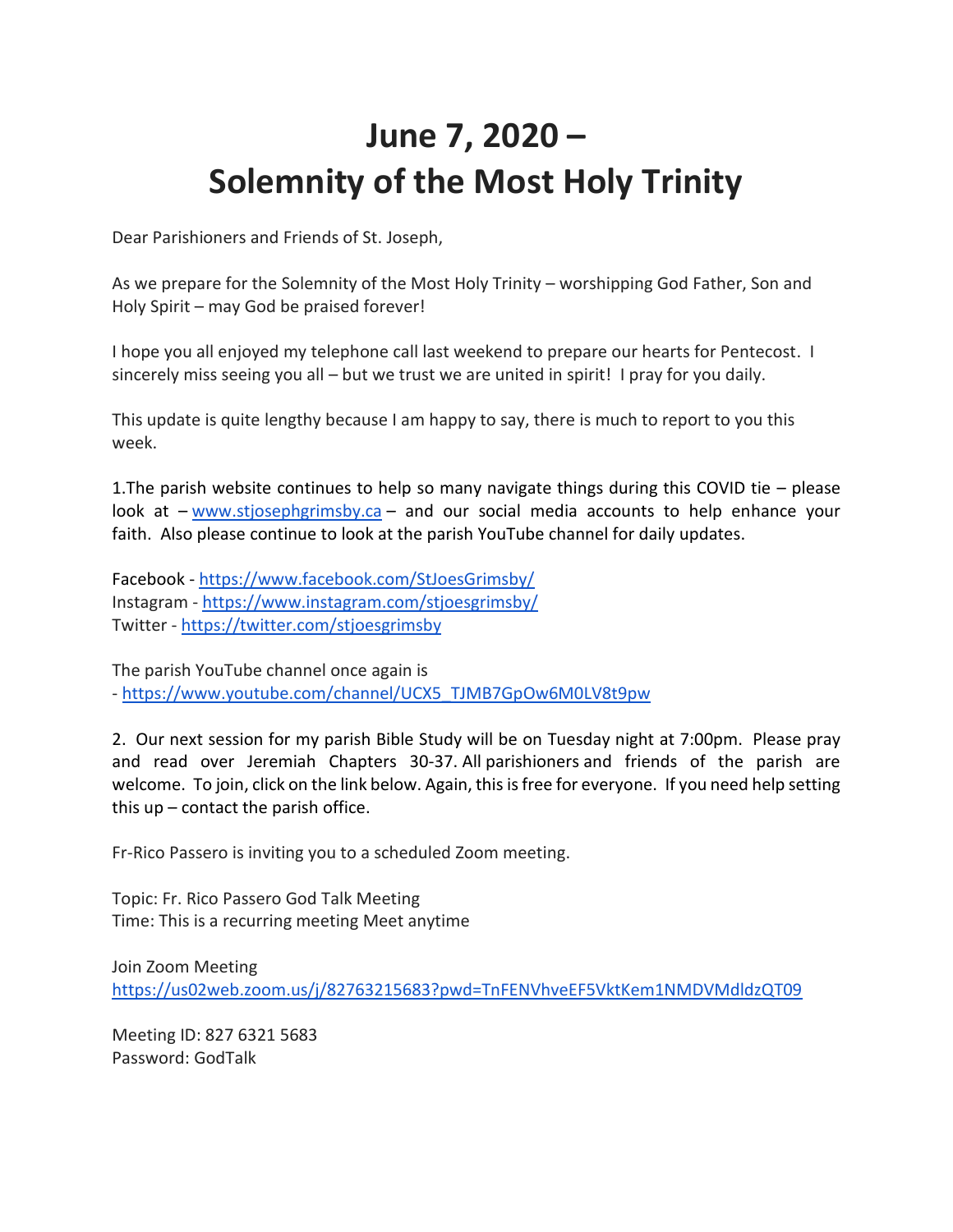3. This week, I had a ZOOM conference with Bishop Bergie and the priests of our deanery. There is hope for parishes to open in the future – however this will not take place until at least after June 30. For now, we gather as the Communion of Saints digitally. Please utilize the digital Mass here at St. Joseph daily and enhance your prayer practice.

4. Bishop Bergie is now allowing priests to hear confessions once again. **Fr. Bill and I will be hearing confessions beginning next Saturday June 13**. Fr. Bill will hear confessions from 9:30am – 10:30am in the church parking lot, while I lead the Holy Hour inside the church at the same time. Both Fr. Bill and I will be hearing confessions next Saturday in the afternoon from 2:00- 4:00pm. **If you wish to go to confession, you are asked to call the parish office beginning Monday morning, where you will be given your time slot. Please do not just show up – we need to be conscious of numbers of people.** We are making appointments to ensure that your wait time is minimal, and we can adhere to health & government restrictions. Please only come 5 minutes before your allotted time slot and stay in your vehicle until the person just before you completes their confession. You will see the two confession stations – one just in front of the Marian Grotto – the second station will be at the far end of the parking lot. Please honour the 6 feet between you and the priest.

5. Please continue to pray for an end to racism – especially towards the Black Community. Let us be united in caring for their rights and the rights of all people. Let us also remember that June 6<sup>th</sup> is the anniversary of D-Day. Let us thank God for all who fought for our freedom. We pray for those who never came home and for those who came home differently. Let us pray for peace in our world. Jesus expects us to live "Love one another as I have loved you."

6. Please find attached to this message – the Parish Financial Statement for 2019. I apologize for the delay in putting this out to you, however, with COVID-19 we have all learned that some projects now take longer than in the past. I would like to formally thank John O'Sullivan, Judy Mason, and Sarina Kaluzny for assisting me in preparing this document for you to examine. Thank you again for your generosity as continue to build the kingdom of God here at St. Joseph.

7. Find attached to this message, also the links to the 3 videos I have created so far to assist families in praying the rosary as a family – especially with young children. Note – these videos are especially geared to families with children aged 2-6 years old but can be used for all families. These videos will be sent to all families in our 3 Catholic elementary Schools this week. Check the parish YouTube channel for new material daily. Please use them to enhance your practice of prayer at home as a family. The links are here below:

Setting up a Prayer space for Children - <https://www.youtube.com/watch?v=g2apo3OVzx0&t=21s>

Before, During and After – For Parents while praying the Rosary with your children <https://www.youtube.com/watch?v=zgTtIgEz0S0&t=11s>

Praying One Decade of the Rosary with Children -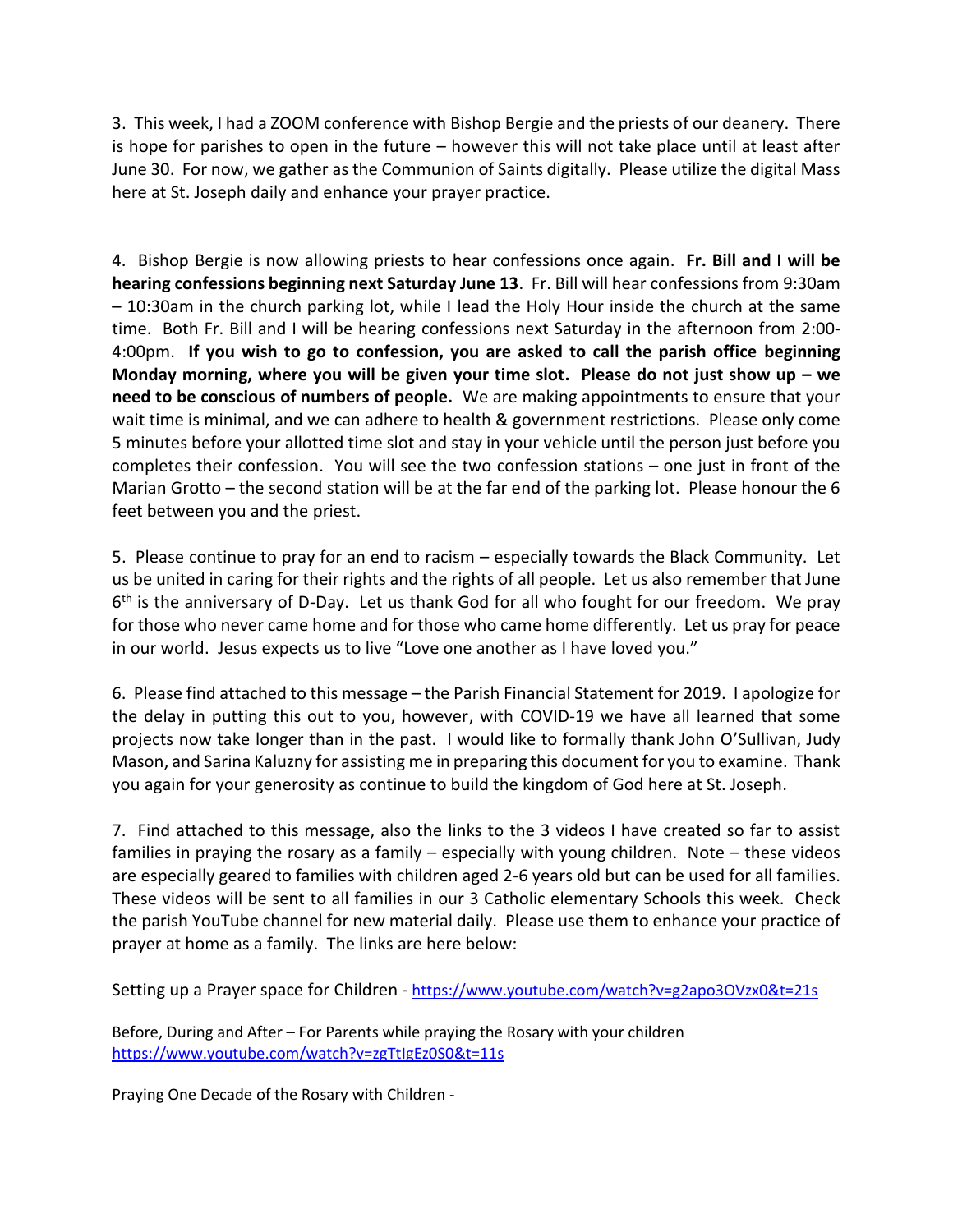<https://www.youtube.com/watch?v=sFGEciA5MFQ&t=209s>

8. In continue to invite you all to utilize the FORMED.org platform. Again, free to all parishioners, there are NUMEROUS resources for you to check out as an individual and as a family. Free to all parishioners. I have again included the instructions to enroll here:

To log onto FORMED (again FREE to all parishioners)

- · Visit [www.formed.org](http://www.formed.org/)
- · Click Sign up
- $\cdot$  Click I belong to a parish or organization
- · Type St Joseph Grimsby in the "find your parish or organization" box and click on our parish name once it populates
- · Click Next
- · Add your name and email address then click sign up
- · Enjoy FORMED

9. Please find the Daily Mass Intentions for the upcoming week attached to this email. Note – if you wish to have a Mass celebrated for a loved one – please contact the office. Offerings for a Mass in the Diocese of St. Catharines are \$10 per name per Mass. Contact the parish office for more details.

10. Continue to stay connected to each other. Use telephone, text, email, Facetime, Skype, Zoom, Microsoft Teams, and many other platforms to stay connected. Please continue to pray for and care for one another. Know that I pray for you all daily.

11. Thank you again for remembering the parish regarding finances. **Please continue to use the parish e-transfer email – [myparishgift@gmail.com](mailto:myparishgift@gmail.com)** (remembering there is to be no security question or password) **If you use the e-transfer option – please add your envelope number in the message line**. You can also continue to drop off your parish envelopes in the mailbox just outside the parish doors. I check and empty it several times a day. God bless you for your generosity.

12. The St. Joseph Schedule for the week ahead (remember times given are for the Live Stream on Facebook, uploaded later to YouTube). Everything given here is ONLINE only – please stay home

**Sunday June 7** – Solemnity of the Most Holy Trinity Mass – 10:30am Holy Hour – 3:00pm

**Monday June 8**